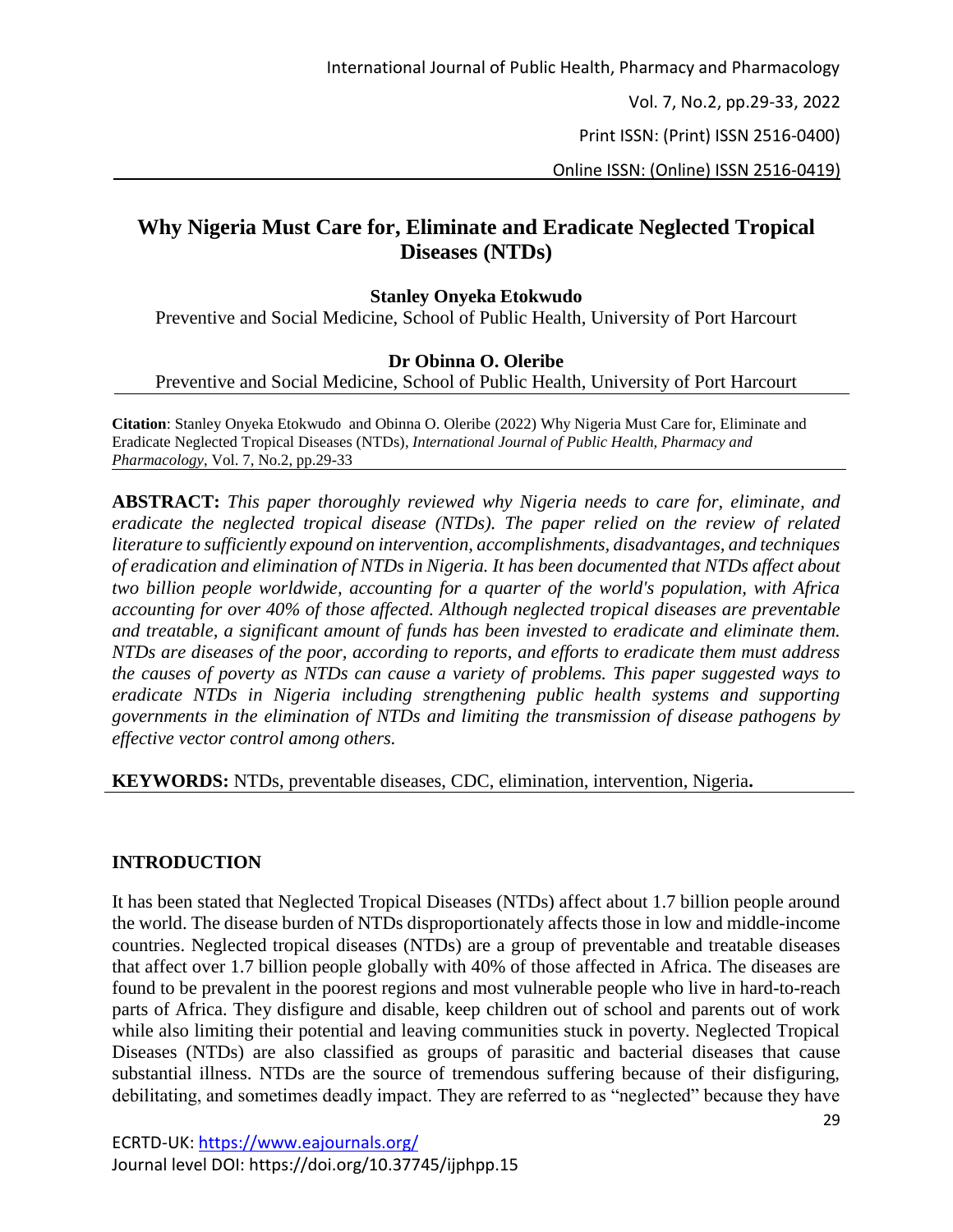Vol. 7, No.2, pp.29-33, 2022

Print ISSN: (Print) ISSN 2516-0400)

Online ISSN: (Online) ISSN 2516-0419)

been largely wiped out in the more developed parts of the world but persist in the poorest, most marginalized or isolated communities of the world such as in Nigeria.

Nigeria is a country with many ethnic groups that confers constantly the diversity of its cultural settings. There are about 350 ethnic groups, the predominant ones being the Hausa in the North, the Yoruba in the South West and the Igbo in the South East. There are three main languages, Hausa, Igbo and Yoruba and most communities have settlement patterns characterized by nucleated villages with satellite hamlets and dispersed settlements with generally large family compounds of many related families. In all the regions, the average community size is approximately 2,500-12,000 persons with approximately 30-50 per cent of the population living in hamlet-sized settlements. The healthcare delivery system in Nigeria consists of both orthodox and traditional healthcare delivery systems. Both systems operate side by side but with minimal collaboration. The national health policy was put in place in part to prevent NTDs and bring about a comprehensive health care system based on PHC that is promotive, protective, preventive, restorative and rehabilitative to every citizen of the country within the available resources so that individuals and communities are assured of productivity, social well-being and enjoyment of living. This is the reason the Federal Ministry of Health prioritized the NTDs and included them among the forty (40) communicable and non-communicable diseases and conditions for Integrated Disease Surveillance and Response (IDSR).

## **LITERATURE/THEORETICAL UNDERPINNING**

### **The Burden of NTDs in Nigeria**

Nigeria is unarguably the most populous nation in the world and according to UNICEF, 70% of the population live on less than \$1 per day. This comes with several challenges as Nigeria is laden with 25% of the burden of NTDs in Africa. Due to the deep-rooted poverty in about 51% of the population, about 10 million Nigerians are at risk of contracting NTDs or already have untreated cases of NTDs. A large share of the NTDs recognized by the WHO have their abode in Nigeria. Notable ones include; trachoma, Buruli ulcer, Human African trypanosomiasis, Dengue fever, Schistosomiasis, lymphatic filariasis, onchocerciasis and soil-transmitted helminths among others. The prevalence of NTDs in Nigeria stems from the extreme levels of poverty in the country and this begs the question; why must Nigeria care? A rhetorical question of some sort, but the answer is not far-fetched. The moment we realize the negative impact of these neglected diseases, we will see the reason we need to care. The economic impact of NTDs cannot be overemphasized, but, ironically, the economic burden of these diseases is undervalued. The high cost of drugs to treat NTDs also poses a challenge in the elimination of several neglected diseases. Pharmaceutical companies in Nigeria are less likely to commit large funds to the research and development of drugs required to combat NTDs, especially as their target audience is largely poor and unable to afford the high cost of drugs.

NTDs have a profound effect on the economy of a country; they have the potential to significantly reduce productivity and increase the dependency ratio of a country, impeding economic and social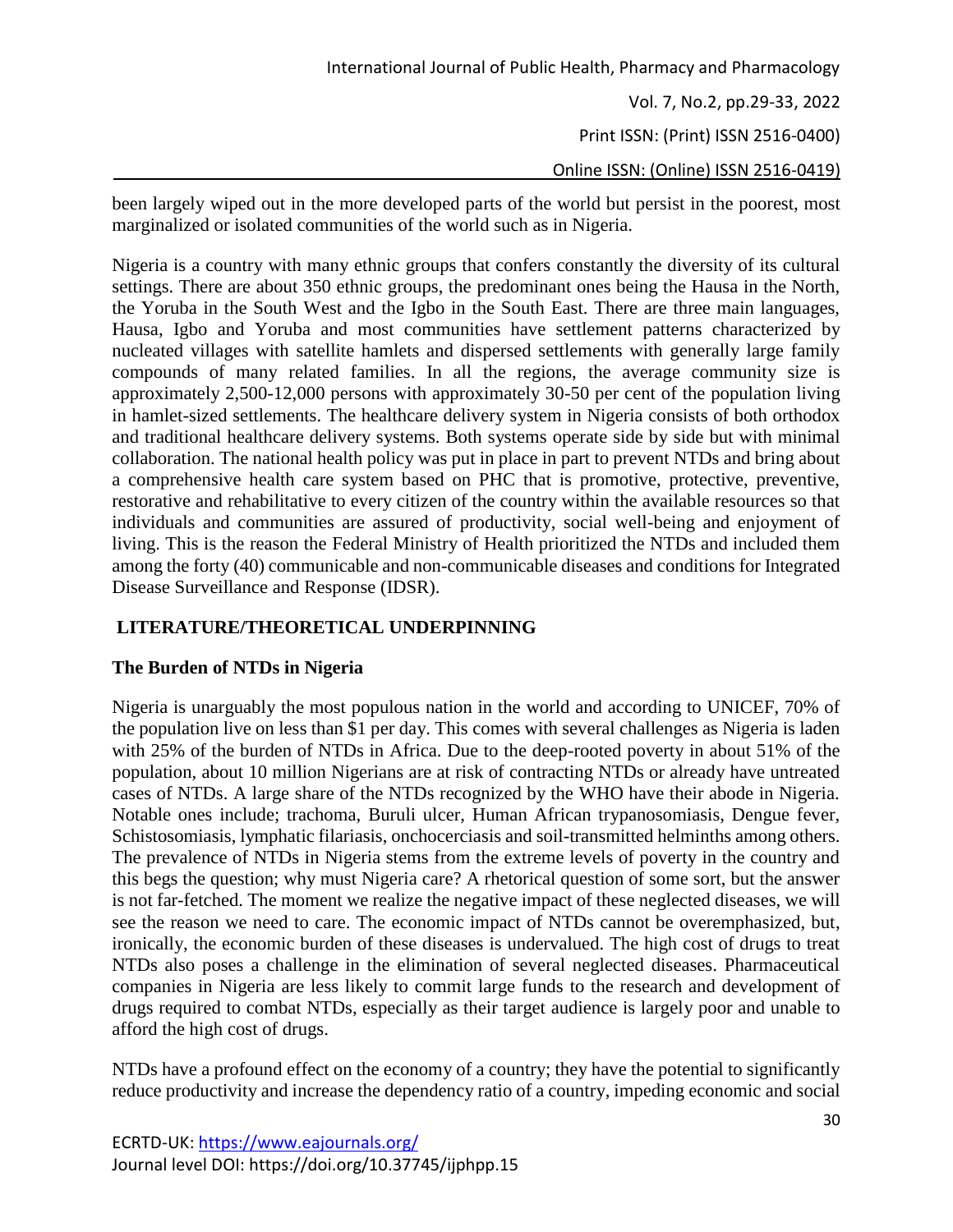Vol. 7, No.2, pp.29-33, 2022

Print ISSN: (Print) ISSN 2516-0400)

Online ISSN: (Online) ISSN 2516-0419)

growth. A study conducted in Kenya showed that mass deworming of persons increased average income by 40%. This is an indication that if the "Neglected Diseases" are eliminated or perhaps drastically brought under control, there will be most likely an increase in economic development. Sadly, it has been documented that each untreated case of trachoma is estimated to cost Nigeria \$118 million in terms of productivity loss. Nigeria can save \$12billion in 19 years (2011-2030) if she meets up with the WHO (2020) target for controlling and eliminating NTDs. As a nation presently in an economic downturn and security instability, the focus should be on prevention which may be more cost-effective than treatment.

### **Interventions, Methods of Elimination and Eradication of NTDs.**

The need to tackle NTDs has been propelled to the forefront of the global health agenda following the reconvening of key stakeholders in the fight against NTDs at an event hosted by the Bill and Melinda Gates Foundation. The event which concluded with the signing of the Geneva Commitment in April 2017 was a follow-up to the 2012 London Declaration where pharmaceutical companies and donor agencies committed to "controlling or eliminating at least 10 NTDs by 2020". External donor agencies and pharmaceutical play an essential role in the eradication of NTDs in terms of technical assistance and drug donations. However, there is a need for governments to take on more of the responsibility in providing treatments for individuals with NTDs, the first step however is in developing affordable drugs for many of the neglected diseases.

The repercussions of untreated NTDs are numerous and variable in intensity. Hookworm infestation has been linked with cases of malnutrition among children in Nigeria. Co-infection of NTDs with other prevalent diseases has lethal effects as they have the potential to augment and accentuate the potency of other co-infections. Some of the NTDs, particularly Helminthes infestation diminish the efficacy of the immune system thereby accelerating the progression of HIV and other prevalent diseases in affected individuals. NTDs generally worsen disease prognosis and severe cases can culminate in death. Furthermore, the social impact of these diseases should be enough to spur a nation into action. The stigma associated with NTDs is referred to as the hidden burden of NTDs. Diseases like leprosy, lymphatic filariasis, and Buruli ulcer are all associated with a saddening level of social stigmatization.

The most effective method of intervention and possible eradication of NTDs in Nigeria stems from the collaboration between Nigeria Centre for Disease Control (NCDC), the World Health Organization (WHO) and other partners to develop a solid scientific foundation on which to inform policy and craft guidelines for control programs. Using evidence-based programs, NCDC would work with the global community toward a consensus on best practices for controlling and, when possible, ending transmission of NTDs. This includes developing guidelines on (1) how best to measure a country's burden of disease, as interventions are based on this information, (2) how to best measure program impact, and (3) how to best deliver programs, including how often and to whom.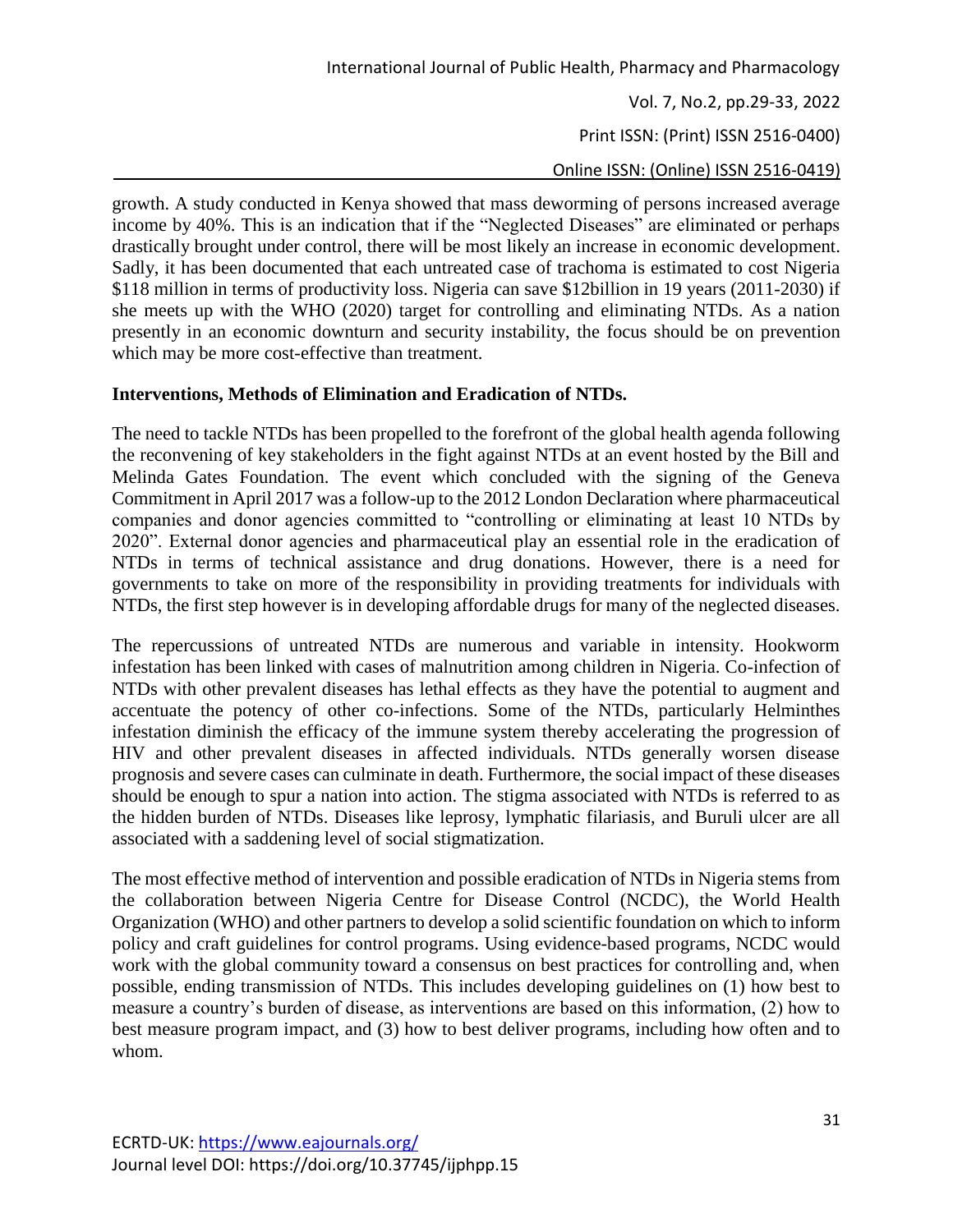Online ISSN: (Online) ISSN 2516-0419)

### **CONCLUSION**

In conclusion, the paper shows that NTDs are diseases of poverty and efforts to eliminate them need to get to the roots of that poverty. NTDs can therefore be used as an indicator to attract development to where it is most needed and will have the most impact. The global response to neglected tropical diseases has been mounted to expressly help the poor and pull their povertyrelated health problems out of neglect. Driven by novel thinking and boosted by the strong publicprivate partnership the effort has taken proportions that are unmatched in scope today. But there is no room for complacency. All neglect has not been resolved in Nigeria and sub-Saharan Africa, and despite unprecedented progress, the job is not finished. It is hoped that during the coming decade the global response will further be able to build on successes achieved today, align with the new global health and development frameworks while keeping very focused attention on the development of novel products, the filling of knowledge gaps associated with implementation, and the generation of evidence-based science from field and laboratory for NTDs that are still lagging. It is also hoped that at the renewal of the London Declaration commitment, enough resources can be mobilized to see this global response in all its aspects through to its projected end in 2030.

### **SUGGESTIONS**

Based on the literature reviewed and discussions above, the suggestions of this paper will align with The World Health Organization (WHO) declaration that the "last mile is now'. Hence to overcome the last few hurdles in the total elimination of NTDs in Nigeria and Sub-Saharan Africa following significant progress will require the following;

1. Strengthening public health systems and supporting governments in the elimination of NTDs

2. Enabling countries with high prevalence rates of NTDs to have access to more affordable drug therapies

3. Limiting the transmission of disease pathogens by effective vector control

4. Improving diagnostic capabilities and using modern technology where possible

5. Citizens of poor countries should have easy access to clean drinking water and sanitation, improved nutrition and hygiene in line with the SDGs

6. Mass drug administration (e.g administration of Ivermectin to school children)

7. Handing over greater ownership and responsibility for the eradication of NTDs to governments in endemic countries

8. Ultimately, not letting the guard down, ensuring continued surveillance and monitoring of NTDs.